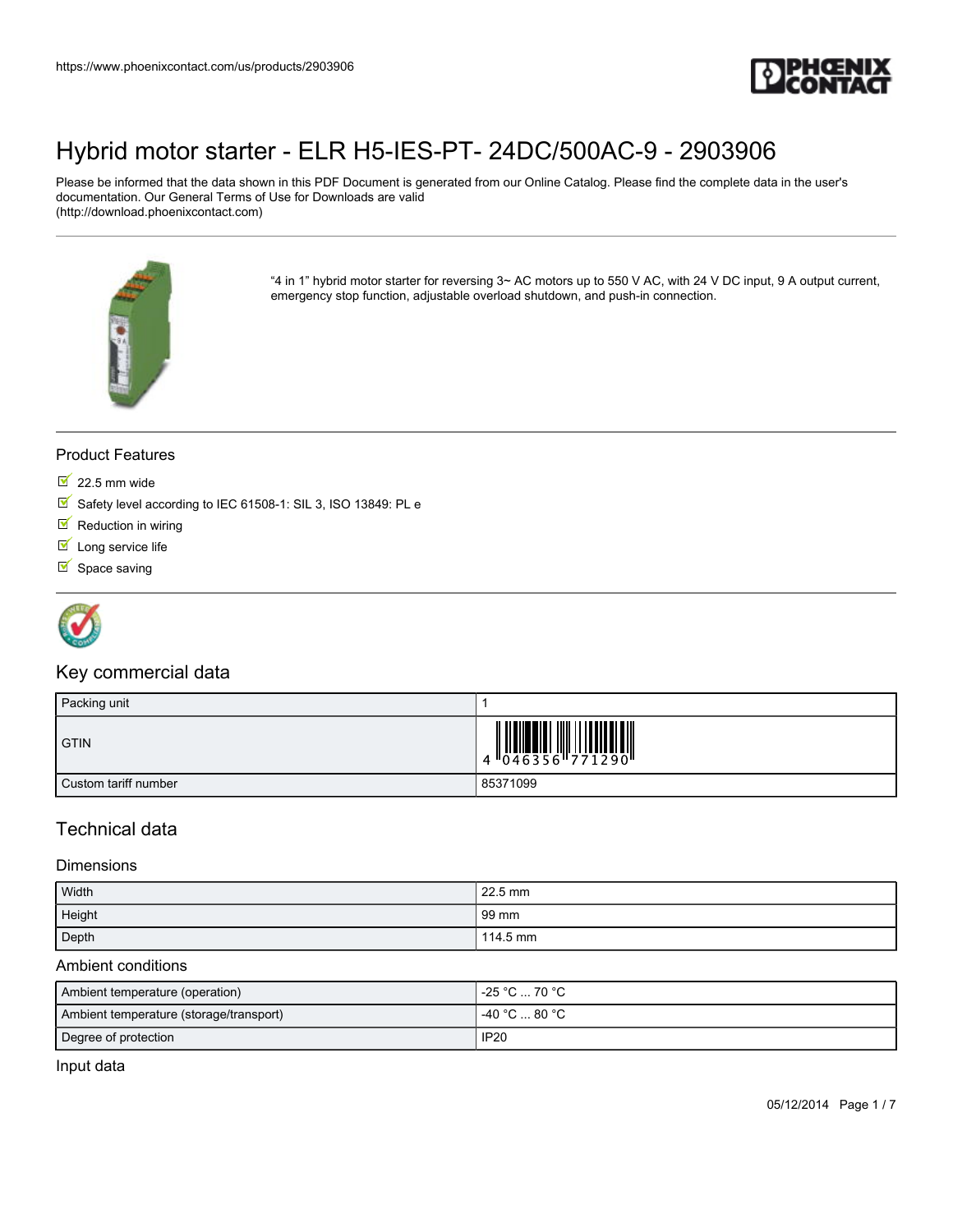

## Technical data

### Input data

| Input name                                     | Device supply                           |  |
|------------------------------------------------|-----------------------------------------|--|
| Rated control supply voltage U <sub>s</sub>    | 24 V DC (According to IEC 60947-1)      |  |
| Voltage range with reference to U <sub>s</sub> | 0.81.25                                 |  |
| Rated control supply current I <sub>s</sub>    | $\leq 40$ mA                            |  |
| Protective circuit                             | Protection against polarity reversal    |  |
|                                                | Surge protection                        |  |
| Operating voltage display                      | Green LED                               |  |
| Status display                                 | <b>Yellow LED</b>                       |  |
| Indication                                     | Red LED                                 |  |
| Input name                                     | Control input right/left                |  |
| Typical input current at U <sub>N</sub>        | $< 5 \text{ mA}$                        |  |
| Rated control supply current I <sub>s</sub>    | $\leq$ 40 mA (According to IEC 60947-1) |  |
| Rated actuating voltage U <sub>c</sub>         | 24 V DC                                 |  |
| Voltage range with reference to $U_c$          | 0.81.25                                 |  |
| Rated actuating current $I_c$                  | $\leq$ 5 mA                             |  |
| Switching level "safe off"                     | < 5 VDC                                 |  |
| Protective circuit                             | Protection against polarity reversal    |  |
| Typical response time                          | $<$ 35 ms                               |  |
| Typical turn-off time                          | $< 40$ ms                               |  |

### Output data

| Output name                       | AC output                                                     |  |
|-----------------------------------|---------------------------------------------------------------|--|
| Nominal output voltage            | 500 V AC                                                      |  |
| Nominal output voltage range      | 42 V AC  550 V AC                                             |  |
| Mains frequency                   | 50 Hz                                                         |  |
|                                   | 60 Hz                                                         |  |
| Load current                      | max. 9 A (see derating curve)                                 |  |
| Rated operating current at AC-51  | 9 A                                                           |  |
| Rated operating current at AC-53a | 6.5 A                                                         |  |
| Leakage current                   | 0 <sub>m</sub> A                                              |  |
| Residual voltage                  | < 0.5 V (at l <sub>e</sub> )                                  |  |
| Surge current                     | 100 A ( $t = 10$ ms)                                          |  |
| Type of protection                | Surge protection                                              |  |
| Output name                       | Acknowledge output                                            |  |
| Note                              | Confirmation 01: floating change-over contact, signal contact |  |
| Continuous load current           | $\leq 50$ mA                                                  |  |

Output data, signaling contact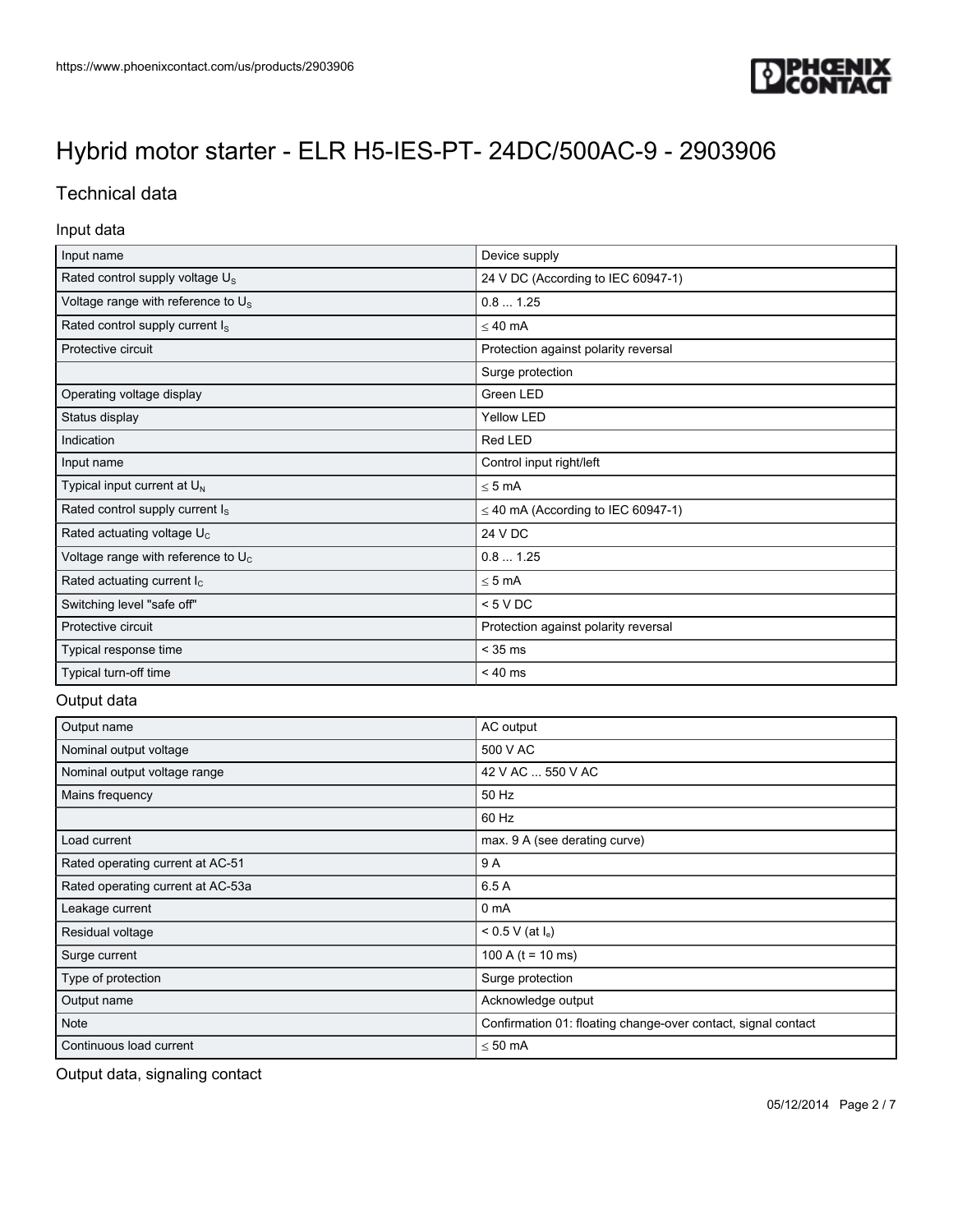

## Technical data

### Output data, signaling contact

| Measuring via                                 | Current transformer for line current on L1 and L3                 |
|-----------------------------------------------|-------------------------------------------------------------------|
| Connection data                               |                                                                   |
| Connection method                             | Push-in connection                                                |
| Conductor cross section solid min.            | $0.14 \, \text{mm}^2$                                             |
| Conductor cross section solid max.            | $2.5$ mm <sup>2</sup>                                             |
| Conductor cross section stranded min.         | $0.14 \, \text{mm}^2$                                             |
| Conductor cross section stranded max.         | $2.5$ mm <sup>2</sup>                                             |
| Conductor cross section AWG/kcmil min.        | 26                                                                |
| Conductor cross section AWG/kcmil max         | 14                                                                |
| General                                       |                                                                   |
| Test voltage input/output                     | $4 \text{ kV}_{\text{rms}}$                                       |
| Mounting position                             | Vertical (horizontal DIN rail)                                    |
| Assembly instructions                         | Can be aligned with spacing = 20 mm                               |
| Operating mode                                | 100% operating factor                                             |
| Designation                                   | Standards/regulations                                             |
| Standards/regulations                         | <b>DIN EN 50178</b>                                               |
|                                               | IEC 60947-1                                                       |
|                                               | EN 60947-4-2                                                      |
|                                               | <b>IEC 61508</b>                                                  |
|                                               | ISO 13849                                                         |
| Designation                                   | Air and creepage distances between the power circuits             |
| Rated surge voltage                           | 6 kV                                                              |
| Insulation                                    | Safe isolation (EN 50178) for mains voltage $\leq$ 500 V AC       |
|                                               | Safe isolation (IEC 60947-1) for mains voltage $\leq$ 300 V AC    |
|                                               | Basic insulation (IEC 60947-1) for mains voltage of 300  500 V AC |
| Pollution degree                              | $\overline{2}$                                                    |
| Surge voltage category                        | Ш                                                                 |
| Safety Integrity Level according to IEC 61508 | SIL 3 (safe shutdown)                                             |
|                                               | SIL 2 (motor protection)                                          |
| Category acc. to EN ISO 13849                 | 3                                                                 |
| Performance level according to ISO 13849      | e                                                                 |

### **Classifications**

eCl@ss

| eCl@ss     |         |
|------------|---------|
| $\sqrt{1}$ | 74400   |
| −.∪        | /3/1102 |
| --         | $-$     |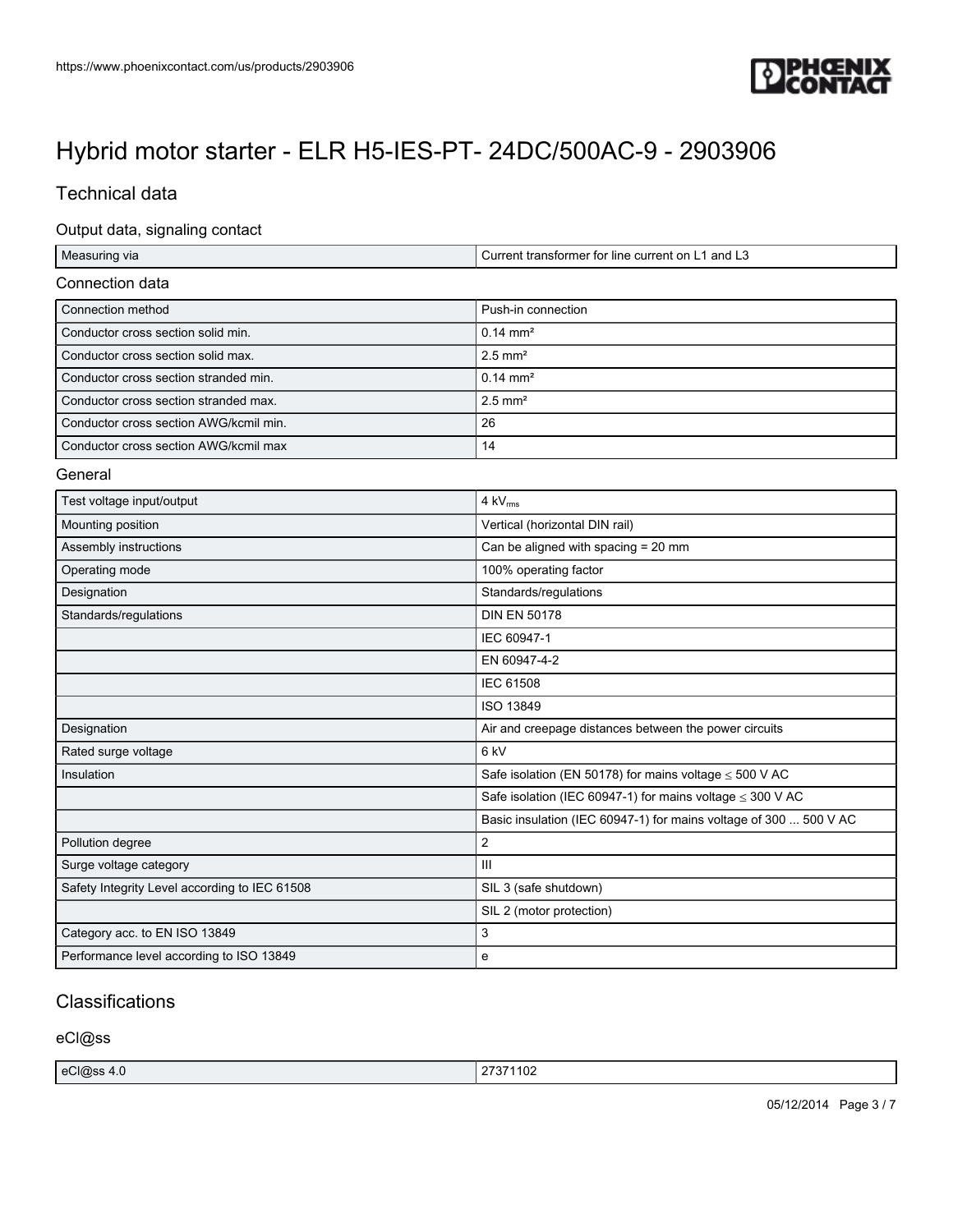

## **Classifications**

### eCl@ss

| eCl@ss 4.1 | 27371102 |
|------------|----------|
| eCl@ss 5.0 | 27371601 |
| eCl@ss 5.1 | 27371601 |
| eCl@ss 6.0 | 27371601 |
| eCl@ss 7.0 | 27371601 |
| eCl@ss 8.0 | 27371601 |

### ETIM

| <b>ETIM 3.0</b> | EC000066 |
|-----------------|----------|
| <b>ETIM 4.0</b> | EC000066 |
| <b>ETIM 5.0</b> | EC000066 |

### UNSPSC

| UNSPSC 6.01          | 30211915 |
|----------------------|----------|
| <b>UNSPSC 7.0901</b> | 39121514 |
| UNSPSC 11            | 39121514 |
| <b>UNSPSC 12.01</b>  | 39121514 |
| UNSPSC 13.2          | 39121514 |

### Approvals

#### Approvals

Approvals

UL Listed / UL Listed / cUL Listed / cUL Listed / IECEE CB Scheme / IECEE CB Scheme / cULus Listed

Ex Approvals

ATEX

Approvals submitted

### Approval details

UL Listed<sup>(0)</sup>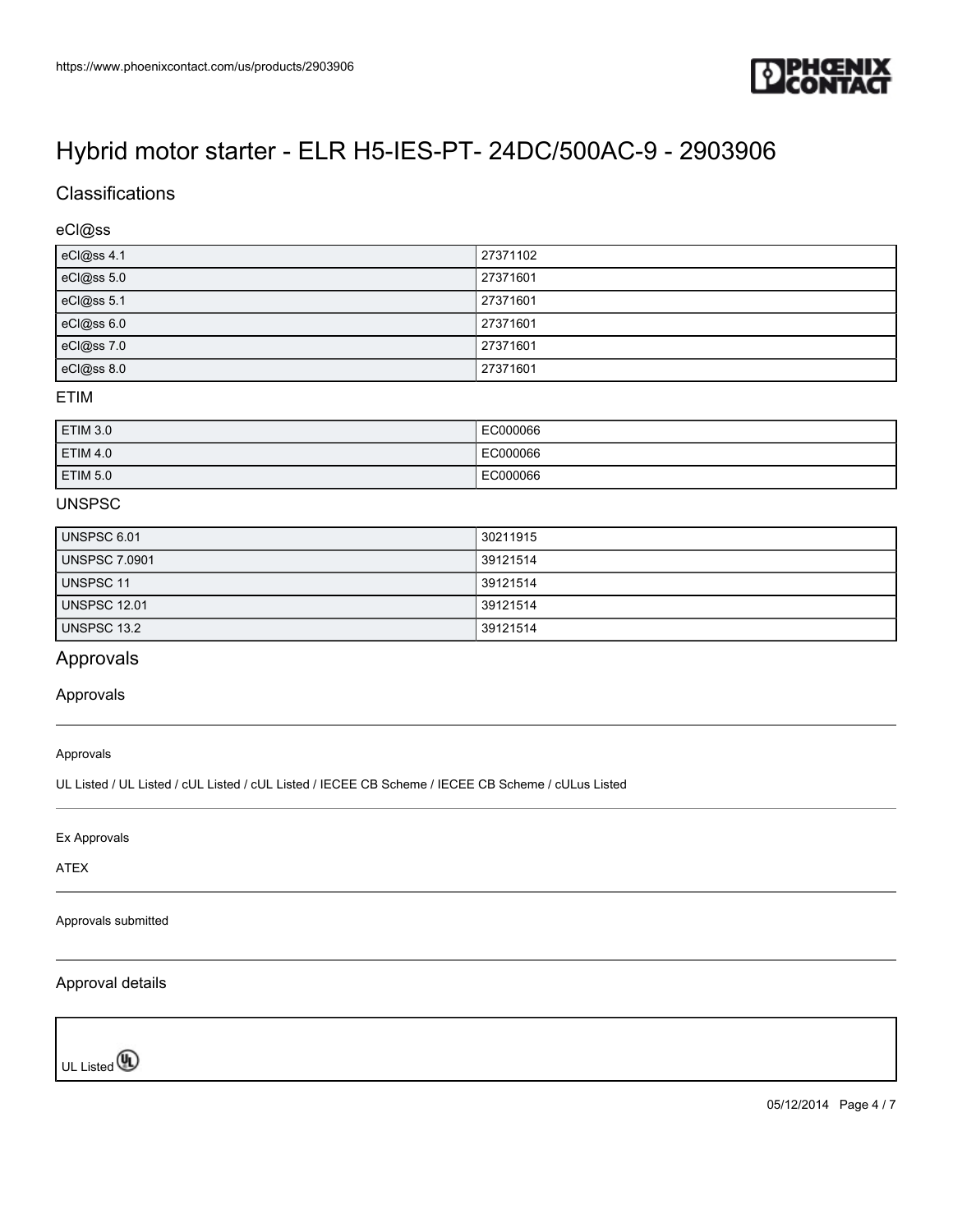

## Approvals

| UL Listed <b>4</b>                    |  |
|---------------------------------------|--|
|                                       |  |
| cUL Listed <sup>e</sup> <sup>(1</sup> |  |
|                                       |  |
| cUL Listed <sup>®</sup>               |  |
|                                       |  |
| <b>IECEE CB Scheme</b>                |  |
|                                       |  |
| <b>IECEE CB Scheme</b> CB             |  |
|                                       |  |
| <b>CULus Listed</b> ( <b>UL</b> us    |  |
| Drawings                              |  |

05/12/2014 Page 5 / 7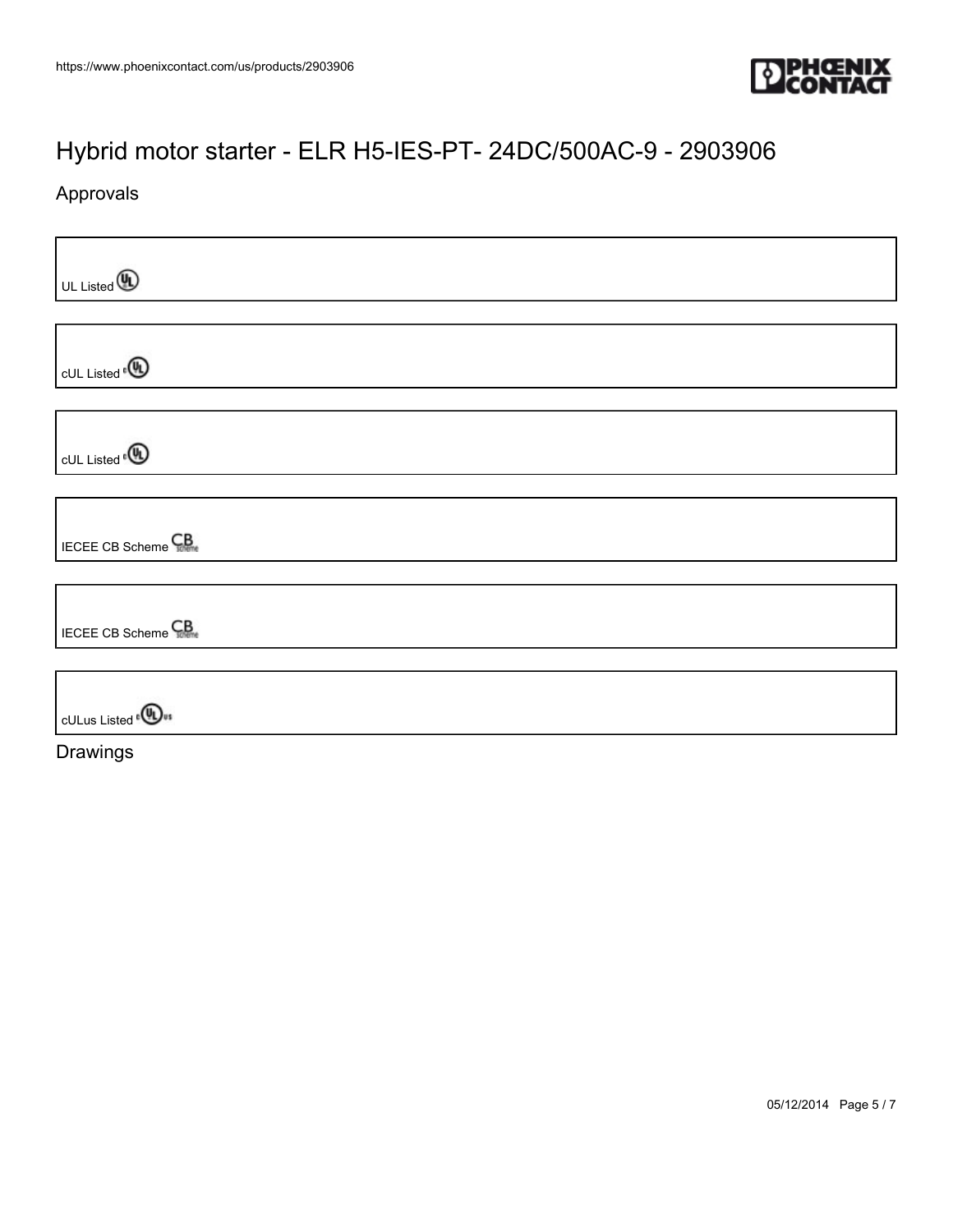



Derating curve

 $\begin{array}{|c|c|c|}\n\hline\n\text{constant}}\n\hline\n\text{top state} - \text{ELR }\text{H5-IES-PT-} \text{24DC/500AC-9 - 2903906} \\
\hline\n\text{Bigam}\n\hline\n\text{Circuit diagram}\n\hline\n\text{Circuit diagram}\n\hline\n\text{Circuit diagram}\n\hline\n\text{Circuit diagram}\n\hline\n\text{Circuit diagram}\n\hline\n\text{Circuit diagram}\n\hline\n\text{Circuit diagram}\n\hline\n\text{Circuit diagram}\n\hline\n\text{Circuit diagram}\n\hline\n\text{Circuit diagram}\n\hline\n\text{Circuit diagram}\n\$ **M 3**~ **M K K2 K3 F4 K4 PE F1 F2 F3 1** 2903906<br> **(a)**<br> **(a)**<br> **(a)**<br> **(a)**<br> **(a)**<br> **(a)**<br>
<br> **(a)**<br> **(a)**<br> **(a)**<br> **(a)**<br> **(a)**<br> **(a)**<br> **(a)**<br> **(a)**<br> **(a)**<br> **(a)**<br> **(a)**<br> **(a)**<br> **(a)**<br> **(a)**<br> **(a)**<br> **(a)**<br> **(a)**<br> **(a)**<br> **(a)**<br> **(a)**<br> **(a)**<br> **(a)**<br> **(a)**<br> **(a T1 T1** AC-9 - 2903906<br>
Circuit diagram<br>
(K. K.)<br>
(K. K.)<br>
(K. K.)<br>
(K. Tangle Strategy)<br>
(E. Tangle Strategy)<br>
(S. Tangle Strategy)<br>
(S. The Property Strategy)<br>
(S. The Property Strategy)<br>
(S. The Property Strategy)<br>
(S. Circuit

Circuit diagram

Conventional structure Main current path for reversing contactor according to category 3

K1 + K2 = Emergency stop contactor

K3 = Left contactor

K4 = Right contactor

F4 = Motor protection relay

**L1 L2 L3**



Circuit diagram

Circuit diagram



Conventional structure

Structure with CONTACTRON

05/12/2014 Page 6 / 7